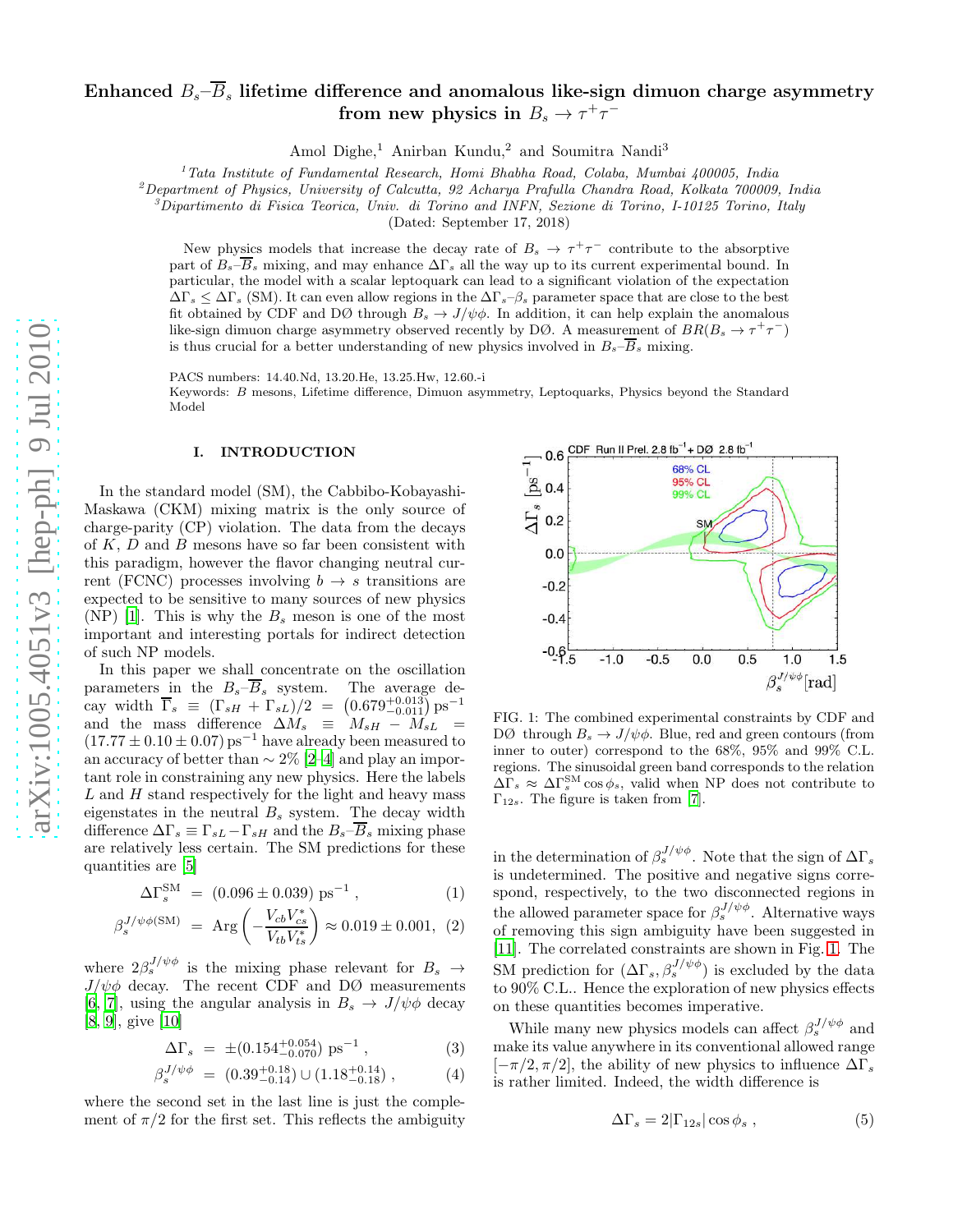where  $\phi_s \equiv \text{Arg}(-M_{12s}/\Gamma_{12s})$ . Here  $M_{12s}$  and  $\Gamma_{12s}$  are the dispersive and absorptive parts, respectively, of the  $B_s-\overline{B}_s$  mixing amplitude. In the SM [\[5\]](#page-4-3)

<span id="page-1-2"></span>
$$
\phi_s = 0.0041 \pm 0.0007 , \qquad (6)
$$

and hence  $\Delta\Gamma_s^{\text{SM}} \approx 2|\Gamma_{12s}|$ . The class of NP models which do not affect  $\Gamma_{12s}$  then satisfy  $\Delta\Gamma_s \leq \Delta\Gamma_s^{\text{SM}}$  [\[12\]](#page-4-10). These include the minimal flavour violating models [\[13](#page-4-11)] where the bases in the quark flavor space are the same as that in the SM, as well as models where the mixing box diagram contains only heavy degrees of freedom. The predictions of these models for  $(\Delta\Gamma_s, \beta_s^{J/\psi\phi})$  will then be restricted to the sinusoidal band shown in Fig. [1.](#page-0-0) Note that only a small part of this band is within the 68% C.L. region, so that NP of this type will be unable to account for the measurements if the errors decrease with the best fit values staying unchanged.

However, there are well-motivated models where the  $B_s$ – $\overline{B}_s$  mixing box diagram contains two light degrees of freedom, resulting in an absorptive amplitude. Given the current strong constraints on the  $B_s$  decays to hadrons,  $e^+e^-$  and  $\mu^+\mu^-$  [\[2](#page-4-1)], the only candidate for the intermediate light particle is  $\tau$ . In an earlier publication [\[14\]](#page-4-12), we had implemented this idea with two examples: (i) the model with a scalar leptoquark, and (ii) R-parity violating supersymmetry. These models can have flavor dependent couplings of a light particle with a heavy new particle – in particular,  $\tau$  can couple with the leptoquark or squark – and hence can contribute to  $\Gamma_{12s}$ . A significant enhancement of  $\Delta\Gamma_s$  was shown to be possible in the former model [\[14](#page-4-12)]. In this paper we shall investigate the effect of the leptoquark on the correlation between  $\Delta\Gamma_s$ and  $\beta_s^{J/\psi\phi}$ , keeping in mind that any such new physics will also significantly affect the decay rate  $B_s \to \tau^+ \tau^-$ .

Recently, the DØ collaboration has claimed evidence for an anomalous like-sign dimuon charge asymmetry [\[15](#page-4-13)]

$$
A_{\rm sl}^b = -0.00957 \pm 0.00251 \pm 0.00146 \,. \tag{7}
$$

CDF has also measured the same quantity using  $1.6 \text{ fb}^{-1}$ of data and found  $A_{\rm sl}^b = (8.0 \pm 9.0 \pm 6.8) \times 10^{-3}$  [\[16\]](#page-4-14). Combining these two, one gets

<span id="page-1-1"></span>
$$
A_{\rm sl}^b = -(8.5 \pm 2.8) \times 10^{-3} , \qquad (8)
$$

which differs from the SM prediction

$$
A_{\rm sl}^{b(\rm SM)} = -0.00023^{+0.00005}_{-0.00006} \tag{9}
$$

by about  $3\sigma$ . Such an asymmetry can be used as a probe of the flavor structure of new physics [\[17](#page-4-15)]. It turns out that the same new physics that enhances  $\Delta\Gamma_s$  can also help in explaining this anomaly. We shall elaborate on this in the latter part of this paper.

# II. NEW PHYSICS IN  $B_s \to \tau^+\tau^-$

Leptoquarks (LQ) are color-triplet objects that couple to quarks and leptons. They occur generically in GUTs

[\[18\]](#page-4-16), composite models [\[19\]](#page-4-17), and superstring-inspired  $E_6$ models [\[20\]](#page-4-18). Model-independent constraints on their properties are available [\[21\]](#page-4-19), and the prospects of their discovery at the LHC have also been studied [\[22\]](#page-4-20).

The direct production limits depend on the LQ model, as well as the SM fermions these LQs can couple to. The bounds on the second and third generation leptoquarks are, respectively,  $M_{\text{LQ}} > 316,245 \text{ GeV}$ , when they are pair produced [\[2,](#page-4-1) [23\]](#page-4-21). A third generation scalar leptoquark decaying only into a b-quark and a  $\tau$  lepton has a mass bound of 210 GeV [\[24\]](#page-4-22). We shall conservatively take  $M_{\text{LQ}} = 250 \text{ GeV}$  in this analysis. However our results hold even with much higher  $M_{\text{LQ}}$ , by appropriately scaling the coupling  $|h_{\text{LQ}}|$  as shall be seen later.

We shall restrict ourselves to scalar leptoquarks that are singlets under the  $SU(2)_L$  gauge group of the SM. This is because vector or most of the  $SU(2)<sub>L</sub>$  nonsinglet leptoquarks tend to couple directly to neutrinos, hence we expect that their couplings are tightly constrained from the neutrino mass and mixing data. This makes any significant effect on the  $B_s-\overline{B}_s$  system unlikely.

The relevant interaction term for a scalar  $SU(2)<sub>L</sub>$  singlet leptoquark is of the form

<span id="page-1-0"></span>
$$
\mathcal{L}_{LQ} = \lambda_{ij} \overline{d^c}_{jR} e_{iR} \mathcal{S}_0 + \text{h.c.} \,, \tag{10}
$$

where  $d_R$  and  $e_R$  stand for the right-handed down-type quarks and right-handed charged leptons, respectively, and  $i, j$  are generation indices that run from 1 to 3. The couplings  $\lambda_{ij}$  can in general be complex, and some of them may vanish depending on any flavor symmetries involved. We take the LQ couplings in the quark mass basis. This is the most economical choice given the fact that we do not know the rotation matrix for the right-chiral down-type quark fields. One can also have an  $SU(2)<sub>L</sub>$ doublet leptoquark, whose interaction is of the form

$$
\mathcal{L}_{LQ} = \lambda_{ij} \overline{q}_{jL} i \sigma_2 e_{iR} \mathcal{S}_{\frac{1}{2}} + \text{h.c.} \,, \tag{11}
$$

which gives almost identical results.

When  $\lambda_{32}$  and  $\lambda_{33}$  are nonzero, the interaction in eq. [\(10\)](#page-1-0) generates an effective four-fermion  $(S + P)$  $(S + P)$  interaction leading to  $b \to s\tau^+\tau^-$ . This will contribute to  $B_s - \overline{B}_s$  mixing (with  $\tau$  and  $S_0$  flowing inside the box), to the leptonic decay  $B_s \rightarrow \tau^+\tau^-$ , and to the semileptonic decays  $B \to X_s \tau^+ \tau^-$ . The relevant quantity here is the coupling product

$$
h_{\text{LQ}}(b \to s\tau^{+}\tau^{-}) \equiv \lambda_{32}^{*}\lambda_{33} . \tag{12}
$$

One may get a tight constraint on  $|h_{\text{LQ}}|$  from  $B_s \to$  $\tau^+\tau^-$ . One expects the lifetimes of  $B_d$  and  $B_s$  to be the same in the Standard Model:  $\tau_{B_s}/\tau_{B_d} = 1.00 \pm 0.01$  [\[2\]](#page-4-1). This is certainly true if we assume spectator dominance: the decays which do not have a spectator quark contribute negligibly in the total decay width. Experimentally,  $\Gamma_s/\Gamma_d - 1 = (3.6 \pm 1.8)\%$  [\[10\]](#page-4-8). Thus, the branching ratio  $\mathcal{B} \equiv \text{BR}(B_s \to \tau^+ \tau^-)$  can be as large as 6–7%. Considering the deviations from the naive spectator model,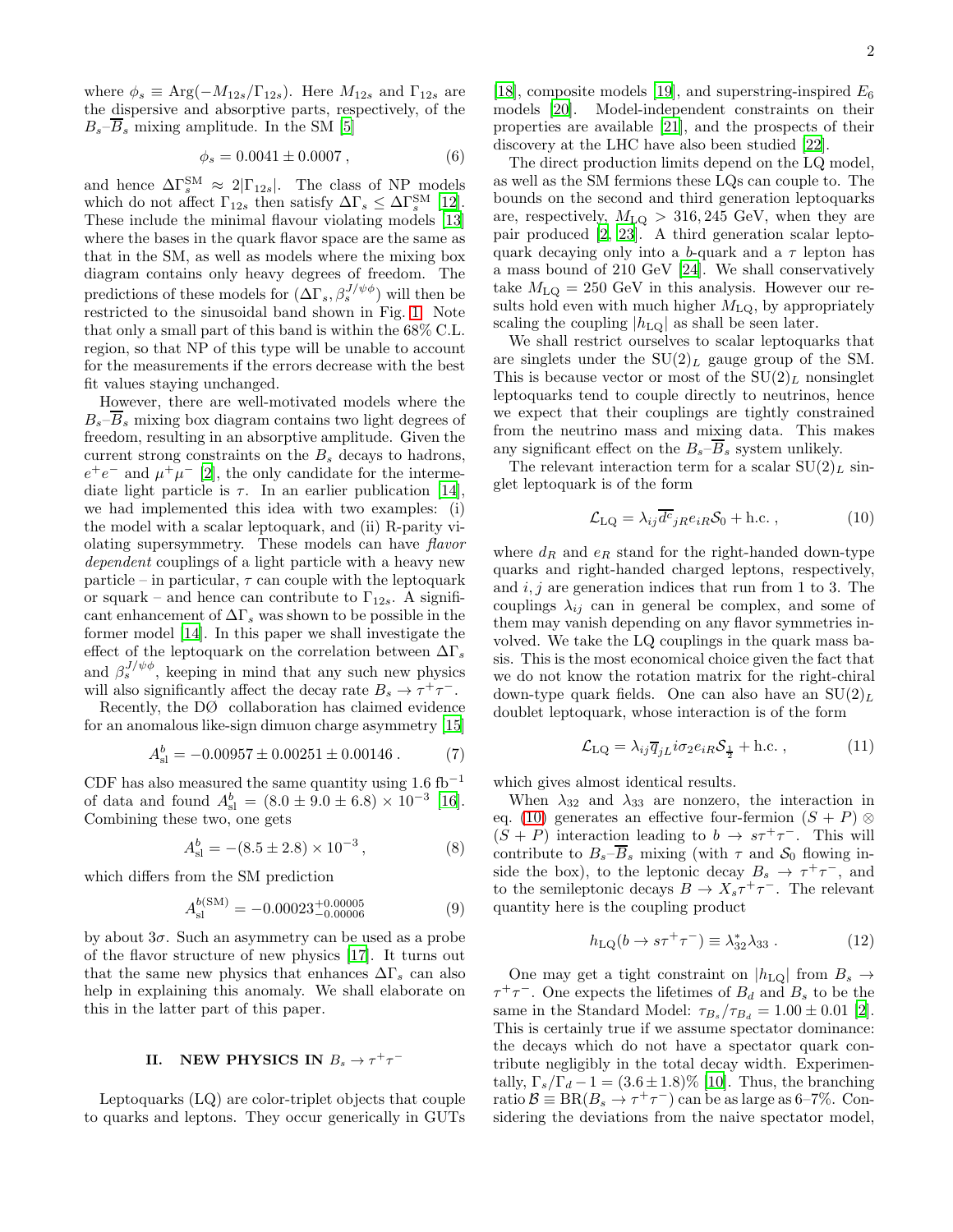which is expected to be small for the  $B_d - B_s$  system, one may conservatively put the upper bound for  $\beta$  at 10%. The value of B is only  $\mathcal{O}(10^{-8})$  in the SM. This decay has not been observed, nor is a direct measurement of an upper bound on its branching ratio available. A similar estimate of  $\mathcal{B} \sim 5\%$  is available in [\[25\]](#page-4-23). If indeed  $|h_{\text{LO}}|$  is large enough to cause such a significant enhancement in  $\beta$ , it is related to  $\beta$  directly through

$$
\mathcal{B} \approx \frac{|h_{\text{LQ}}|^2}{128\pi M_{\text{LQ}}^4} \frac{f_{B_s}^2 M_{B_s}^3}{\overline{\Gamma}_s} \frac{m_\tau^2}{M_{B_s}^2} \sqrt{1 - 4 \frac{m_\tau^2}{M_{B_s}^2}}
$$
  

$$
\approx 9.5\% \left(\frac{|h_{\text{LQ}}|}{0.3}\right)^2 \left(\frac{250 \text{ GeV}}{M_{\text{LQ}}}\right)^4 \left(\frac{f_{B_s}}{0.250 \text{ GeV}}\right), (13)
$$

where  $f_{B_s}$  is the  $B_s$  decay constant. It can be seen that for  $M_{\text{LQ}} = 250 \text{ GeV}, \mathcal{B} \approx 10\%$  can accommodate  $|h_{\text{LQ}}| \approx$ 0.3.

We shall show in the next sections that the values of  $|h_{\text{LO}}|$  allowed by the above analysis can cause significant changes in the values of  $\Delta\Gamma_s$  and  $\beta_s^{J/\psi\phi}$ , and can also enhance  $A_{sl}^b$  by a sizeable amount.

## III. NEW PHYSICS IN  $\Delta\Gamma_s$  AND  $\beta_s^{J/\psi\phi}$

In the presence of NP contribution, the expressions for the dispersive and absorptive parts of  $B_s-\overline{B}_s$  mixing can be written as

<span id="page-2-0"></span>
$$
M_{12s} = M_{12s}^{\text{SM}} + M_{12s}^{\text{LQ}} = M_{12s}^{\text{SM}} R_M e^{i\phi_M} , \quad (14)
$$

$$
\Gamma_{12s} = \Gamma_{12s}^{SM} + \Gamma_{12s}^{LQ} = \Gamma_{12s}^{SM} R_{\Gamma} e^{i\phi_{\Gamma}} . \qquad (15)
$$

The standard model contributions, to leading order (LO) in  $1/m_b$  and  $\alpha_s(m_b)$ , are given by [\[26,](#page-4-24) [27\]](#page-4-25)

$$
M_{12s}^{\rm SM} = (V_{tb} V_{ts}^*)^2 \frac{G_F^2}{12\pi^2} \chi_{B_s} \hat{\eta}_{B_s} M_W^2 S_0(x_t) , \quad (16)
$$

$$
\Gamma_{12s}^{\text{SM}} = -[(V_{cb}V_{cs}^*)^2 \Gamma^{cc} + (V_{ub}V_{us}^*)^2 \Gamma^{uu} + 2(V_{cb}V_{cs}^*V_{ub}V_{us}^*) \Gamma^{cu}], (17)
$$

where  $\chi_{B_s} \equiv M_{B_s} B_{B_s} f_{B_s}^2$ , and  $\Gamma^{ij}$ , the absorptive parts of the box diagrams (without the CKM factors) with quarks i and j flowing inside the loop, are given in  $[5]$ . The short distance behavior is contained in  $\hat{\eta}_{B_q}$ , which incorporates the QCD corrections, and in the Inami-Lim function  $S_0(x_t)$ . The value of  $\Gamma_{12s}^{\text{SM}}$  has been calculated up to  $\mathcal{O}(1/m_b^2)$  in [\[28](#page-4-26)], wherein some NP contributions to  $\Delta\Gamma_s$  have also been studied.

The leading order leptoquark contributions to the above quantities are [\[14\]](#page-4-12)

$$
M_{12s}^{\text{LQ}} = \frac{h_{\text{LQ}}^2}{384\pi^2 M_{\text{LQ}}^2} \chi_{B_s} \hat{\eta}_{B_s} \tilde{S}_0(x_\tau) , \qquad (18)
$$

$$
\Gamma_{12s}^{\text{LQ}(0)} = -\frac{h_{\text{LQ}}^2}{256\pi M_{\text{LQ}}^4} \chi_{B_s} m_b^2 F(\tau) , \qquad (19)
$$

While the next to leading order QCD corrections and the  $1/m_b$  corrections do not affect  $M_{12s}^{\text{SM}}$  significantly, they modify  $\Gamma_{12s}^{\text{SM}}$  by  $\sim 30\%$  from its LO value [\[29\]](#page-4-27). The QCD corrections are expected to be different for SM and LQ operators since the mediating heavy particle for the latter case is a color triplet. The  $1/m_b$  corrections are also expected to differ since the light degrees of freedom that flow inside the mixing box are different too. While it is desirable to have an idea of these corrections, since we are only showing typical results from allowed leptoquark parameters, such corrections can be absorbed by just changing the value of  $M_{\text{LQ}}$  and the phase of  $h_{\text{LQ}}$ . Therefore in our numerical analysis, we use the SM predictions for  $\Gamma_{12s}^{\text{SM}}$  [\[5](#page-4-3)] that include the NLO QCD and  $1/m_b$ corrections, however for  $\Gamma_{12s}^{\text{LQ}}$  we only use the leading order contribution. For the sake of clarity, while calculating the combined SM and LQ contribution to  $\Gamma_{12s}$ , we use only the central value of the SM prediction. Including the 30% error in the SM prediction will widen the bands for our results shown in Fig. [2.](#page-3-0)

In the presence of leptoquarks, eqs. [\(5,](#page-0-1)[14,15\)](#page-2-0) lead us to write the width difference as

$$
\Delta\Gamma_s = 2|\Gamma_{12s}^{\text{SM}}| R_{\Gamma} \cos(\phi_M - \phi_{\Gamma} - 2\beta_s^{\text{SM}})
$$
  

$$
\approx \Delta\Gamma_s^{\text{SM}} R_{\Gamma} \cos(\phi_M - \phi_{\Gamma}), \qquad (20)
$$

where the approximation uses  $\beta_s^{\text{SM}} \approx 0$ . The allowed values of  $h_{\text{LQ}}$  permit  $R_{\Gamma} \cos(\phi_M - \phi_{\Gamma}) > 1$ , so that the value of  $\Delta\Gamma_s$  can be enhanced in this model. Fig. [2](#page-3-0) shows that the enhancement can be even up to  $\Delta\Gamma_s \approx 0.4$  ps<sup>-1</sup> for  $|h_{LQ}| \approx 0.3$ .

The decay  $B_s \to J/\psi \phi$  exhibits CP violation through the interference of mixing and decay. The CP violating phase measured through the time dependent angular distribution of this decay is

<span id="page-2-1"></span>
$$
\beta_s^{J/\psi\phi} \approx \frac{1}{2} \text{Arg}\left(-\frac{(V_{cb}V_{cs}^*)^2}{M_{12s}}\right) = \beta_s^{J/\psi\phi(\text{SM})} - \frac{\phi_M}{2} , \tag{21}
$$

where we have used the approximation  $|\Gamma_{12s}| \ll |M_{12s}|$ . Clearly at low values of  $|h_{\text{LQ}}|$ , the allowed range of  $\phi_M$ will be restricted to be near zero, and hence  $\beta_s^{J/\psi \phi}$  will be close to its SM value, which itself is close to zero. For higher  $|h_{\text{LQ}}|$ , however, the value of  $\phi_M$  can be anything, and hence  $\beta_s^{J/\psi\phi}$  can be anywhere in its conventional range  $[-\pi/2, \pi/2]$ . This is illustrated in Fig. [2.](#page-3-0)

Figure [2](#page-3-0) overlays our predictions with the leptoquark model in the  $\Delta\Gamma_s - \beta_s^{J/\psi\phi}$  plane on the results of the combined analysis of CDF and DØ. Clearly, the additional leptoquark contribution not only can enhance  $\Delta\Gamma_s$  and  $\beta_s$ , but also can allow us to be well within the 68% C.L. region of the current best fit.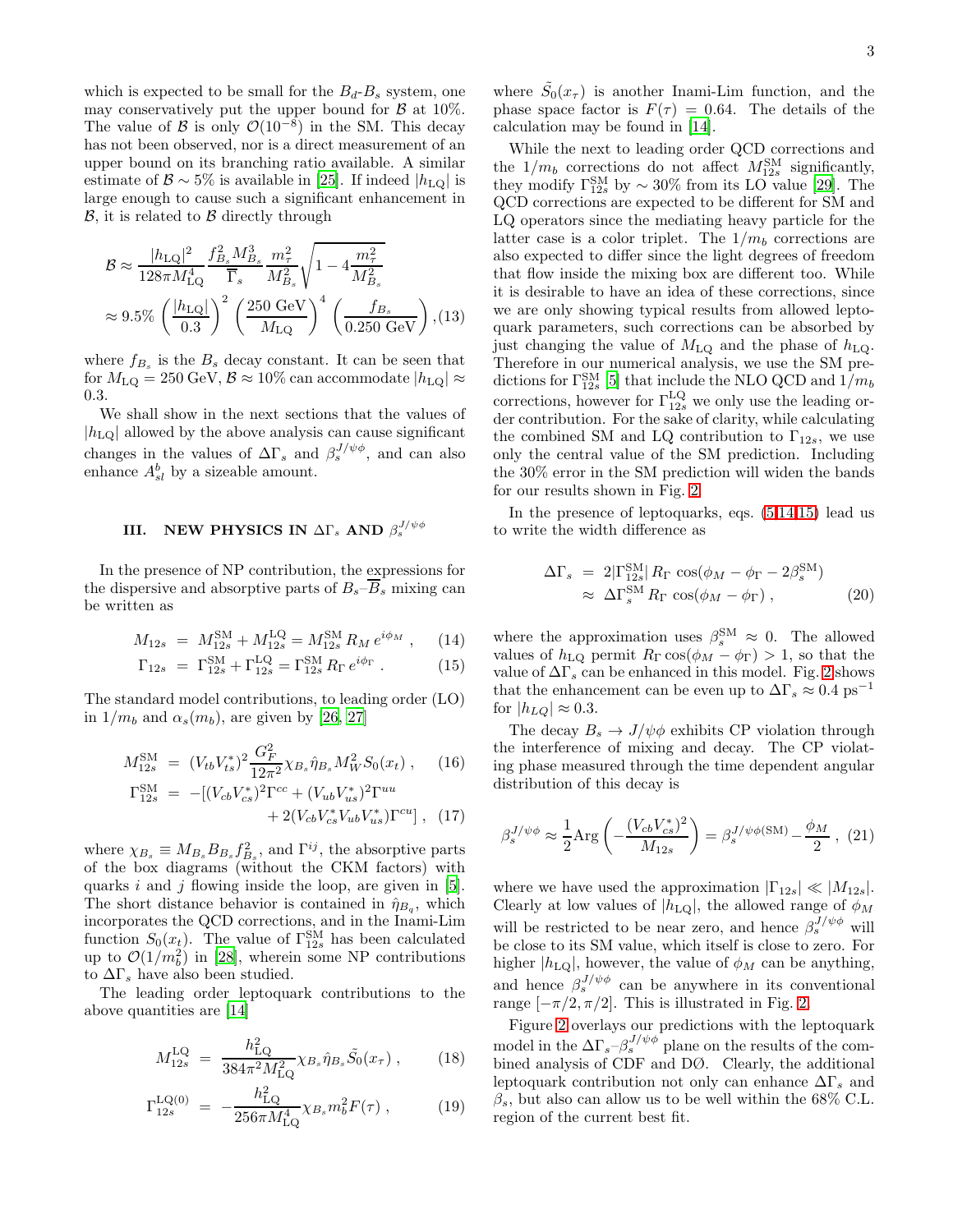

<span id="page-3-0"></span>FIG. 2: The predictions of  $(\Delta\Gamma_s, \beta_s^{J/\psi\phi})$  within the scalar leptoquark model, overlayed on the combined experimental constraints by CDF and DØ through  $B_s \to J/\psi \phi$  (Fig. [1\)](#page-0-0). Magenta (dark gray), black and aqua (light gray) bands correspond to  $|h_{LQ}| = 0.07, 0.17$  and 0.27, respectively, with  $M_{\text{LQ}} = 250 \text{ GeV}.$ 

### IV. NEW PHYSICS IN  $A^b_{\rm sl}$

The like-sign dimuon charge asymmetry  $A_{\rm sl}^b$  measured by DØ [\[15\]](#page-4-13) and CDF [\[16](#page-4-14)] is related to the semileptonic decay asymmetries  $a_{\rm sl}^d$  and  $a_{\rm sl}^s$  in the  $B_d$  and  $B_s$  sectors, respectively, through [\[15\]](#page-4-13)

$$
A_{\rm sl}^b = (0.506 \pm 0.043) a_{\rm sl}^d + (0.494 \pm 0.043) a_{\rm sl}^s. \tag{22}
$$

The coefficients here are valid even in the presence of NP. The average  $A_{\rm sl}^b$  from eq. [\(8\)](#page-1-1), and the current experimental constraints of  $a_{\rm sl}^d = -0.0047 \pm 0.0046$  [\[10\]](#page-4-8), yield

$$
a_{\rm sl}^s = -0.012 \pm 0.007 , \qquad (23)
$$

which is almost  $2\sigma$  away from the SM prediction [\[5\]](#page-4-3)

$$
a_{\rm sl}^{s({\rm SM})} = (2.1 \pm 0.6) \times 10^{-5} . \tag{24}
$$

This quantity is directly related to  $\Delta\Gamma_s$  and the  $B_s-\overline{B}_s$ mixing phase via

$$
a_{\rm sl}^s = \frac{\Delta \Gamma_s}{\Delta M_s} \tan \phi_s^{\rm sl} = -\frac{\Delta \Gamma_s}{\Delta M_s} \tan 2\beta_s^{\rm sl} \,, \tag{25}
$$

where  $\phi_s^{\text{sl}} \equiv \text{Arg}(-M_{12s}/\Gamma_{12s}) = \phi_s$  and we have defined  $\beta_s^{\text{sl}}$  such that  $\phi_s^{\text{sl}} = -2\beta_s^{\text{sl}}$ . From eq. [\(6\)](#page-1-2), we have

$$
\beta_s^{\rm sl} = -0.0020 \pm 0.0003 \,. \tag{26}
$$

In the presence of NP that affects  $\Gamma_{12s}$ , eqs. [\(14\)](#page-2-0) and [\(15\)](#page-2-0) yield the relation

<span id="page-3-1"></span>
$$
\beta_s^{\rm sl} = \frac{1}{2} \text{Arg} \left( -\frac{\Gamma_{12s}}{M_{12s}} \right) = \beta_s^{\rm sl(SM)} - \frac{\phi_M}{2} + \frac{\phi_\Gamma}{2} \ . \tag{27}
$$

Since  $\beta_s^{J/\psi\phi(\text{SM})} \approx 0 \approx \beta_s^{\text{sl(SM)}}$ , eqs. [\(21\)](#page-2-1) and [\(27\)](#page-3-1) clearly show that  $\beta_s^{\text{sl}}$  is in general different from  $\beta_s^{J/\psi\phi}$ . Note



<span id="page-3-2"></span>FIG. 3: The predictions for  $(\Delta\Gamma_s, \beta_s^{\text{sl}})$  within the scalar leptoquark model, overlayed on the 68% (continuous blue) and 95% (dashed red) C.L. contours for the combined DØ and CDF measurements of  $a_{\rm sl}^s$ . Magenta (dark gray), black and aqua (light gray) bands correspond to  $|h_{LQ}| = 0.07, 0.17$  and 0.27, respectively, with  $M_{\text{LQ}} = 250 \text{ GeV}$ .

that when NP does not affect  $\Gamma_{12s}$ , the value of  $\phi_{\Gamma}$  vanishes and only then can one say  $\beta_s^{\text{sl}} \approx \beta_s^{J/\psi \phi}$ . Therefore, it is not recommended to superimpose the parameter spaces of  $(\Delta\Gamma_s, \beta_s^{\text{sl}})$  and  $(\Delta\Gamma_s, \beta_s^{J/\psi\phi})$ .

In Fig. [3,](#page-3-2) we show the constraints in the  $(\Delta\Gamma_s, \beta_s^{\rm sl})$ parameter space coming from the  $A_{\rm sl}^b$  (consequently,  $a_{\rm sl}^s$ ) measurement in [\[15](#page-4-13)], and  $(\Delta\Gamma_s, \beta_s^{\rm sl})$  predictions at some allowed  $|h_{LQ}|$  values. It shows that the leptoquark contribution can give rise to  $a_{\rm{sl}}^s$  values well within the  $95\%$ C.L. region of the experimental data. Note that the predictions shown in Figs. [2](#page-3-0) and [3](#page-3-2) correspond to the same set of NP parameters. This again illustrates the need to clearly differentiate between  $\beta_s^{\text{sl}}$  and  $\beta_s^{J/\psi\phi}$ .

### V. SUMMARY AND CONCLUSIONS

The model with a scalar leptoquark, presented in this paper, belongs to the special class of NP models that affect the absorptive part  $\Gamma_{12s}$  of  $B_s-\overline{B}_s$  mixing. It can therefore evade the relation  $\Delta\Gamma_s < \Delta\Gamma_s^{SM}$  and can give enhanced values of the lifetime difference in  $B_s-\overline{B}_s$  system. The enhancement in  $\Delta\Gamma_s$  also corresponds to an enhancement in the branching ratio  $BR(B_s \to \tau^+ \tau^-)$ .

Recent measurements of  $\Delta\Gamma_s$  and  $\beta_s^{J/\psi\phi}$  by the CDF and DØ collaborations exclude the SM prediction to  $90\%$ C.L.. We illustrate with the example of the scalar leptoquark model that  $\Delta\Gamma_s$  as large as 0.4 ps<sup>-1</sup> may be achieved, and values in the  $(\Delta\Gamma_s, \beta_s^{J/\psi\phi})$  parameter space close to the best fit from these measurements can be obtained. Indeed, if future experiments decrease the errors on these quantities while keeping the best fit values at their current positions, only models belonging to this class will be able to explain the deviation from the SM.

The explanation of anomalous like-sign dimuon charge